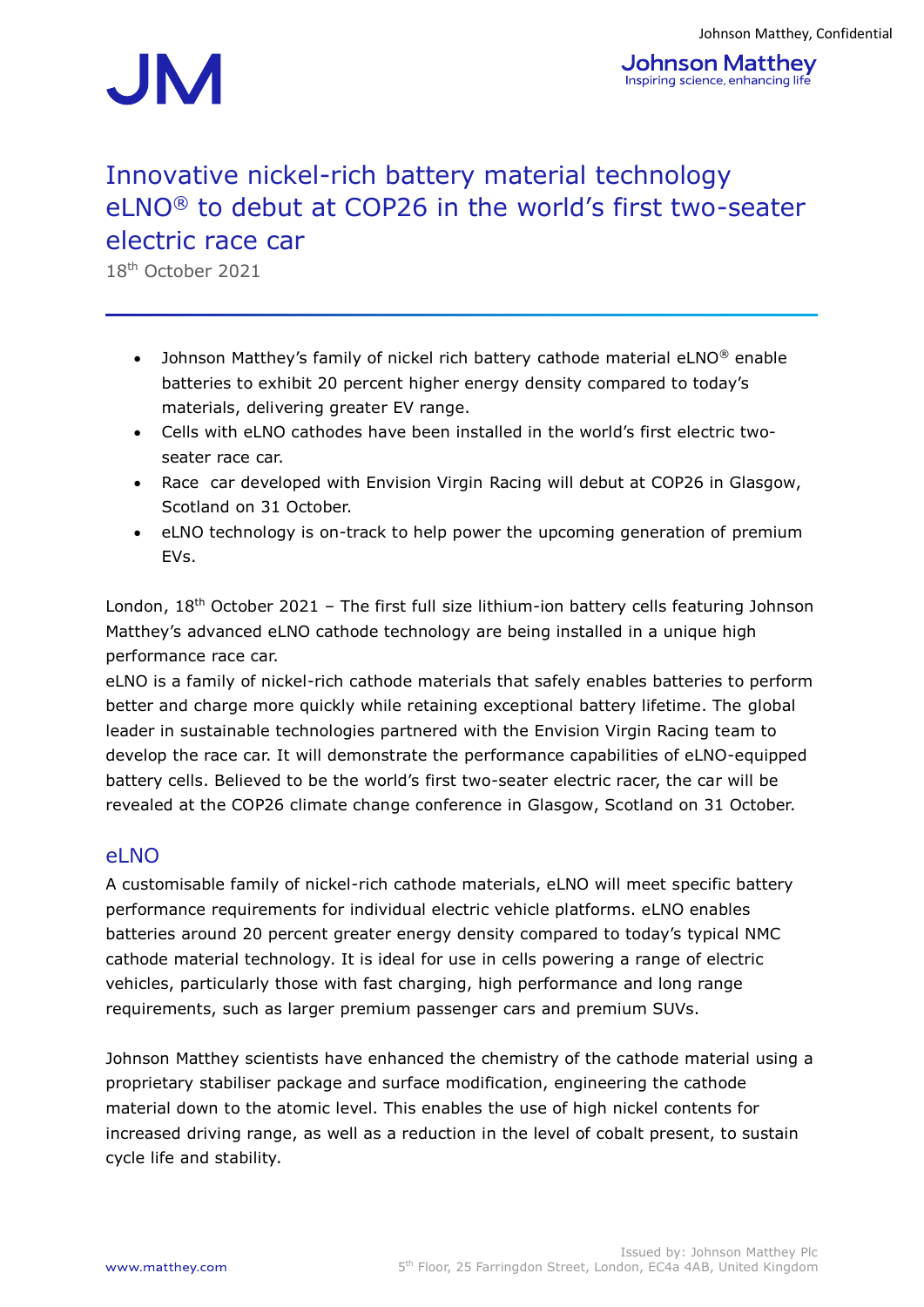Already in pilot production and being trialled by customers, eLNO will be supplied to customers in Europe from two new production facilities. The first facility in Poland is under construction and will be completed in 2022, for commercial production in 2024. A second eLNO plant is also planned in Finland. These facilities will operate sustainably as part of Johnson Matthey's commitment to overcoming climate change, circular manufacturing, and the responsible sourcing of materials.

The battery cells were developed and produced by EAS Batteries. The German specialist battery manufacturer is the first in Europe to produce large battery cells for an automotive application that feature nickel-rich eLNO cathode chemistry. The cylindrical 602030-format cells were manufactured using an almost dry coating process – which has a far lower carbon footprint than typical wet coating – with a non-toxic solvent, and less solvent waste than typical cell production processes.

### The car

The race car will showcase production-representative eLNO technology in a challenging application, proving that Johnson Matthey's advanced cathode material technology is ready to be integrated into batteries powering the forthcoming generation of EVs. The race car was designed and engineered in partnership with the Envision Virgin Racing team and is being produced and assembled by Delta Cosworth.

The race car will make its full debut at COP26, the 2021 United Nations Climate Change Conference, which takes place in Glasgow, Scotland from 31 October – 12 November.

"Our eLNO technology will provide a step-change in battery energy density for electric vehicles going on sale in just a few years' time. It therefore supports the industry's commitment to fighting climate change," said Christian Gϋnther, Battery Materials Sector Chief Executive, Johnson Matthey. "We are proud to have worked with Envision Virgin Racing to present eLNO in the exciting race car at the world's biggest climate change event. It represents an important step towards high volume production of the technology in Europe within the next few years."

#### **ENDS**

Johnson Matthey is a global leader in sustainable technologies that enable a cleaner and healthier world. With over 200 years of sustained commitment to innovation and technological breakthroughs, we improve the performance, function, and safety of our customers' products. Our science has a global impact in areas such as low emission transport, pharmaceuticals, chemical processing and making the most efficient use of the planet's natural resources. Today about 15,000 Johnson Matthey professionals collaborate with our network of customers and partners to make a real difference to the world around us. For more information, visit [www.matthey.com](http://www.matthey.com/)

Inspiring science, enhancing life